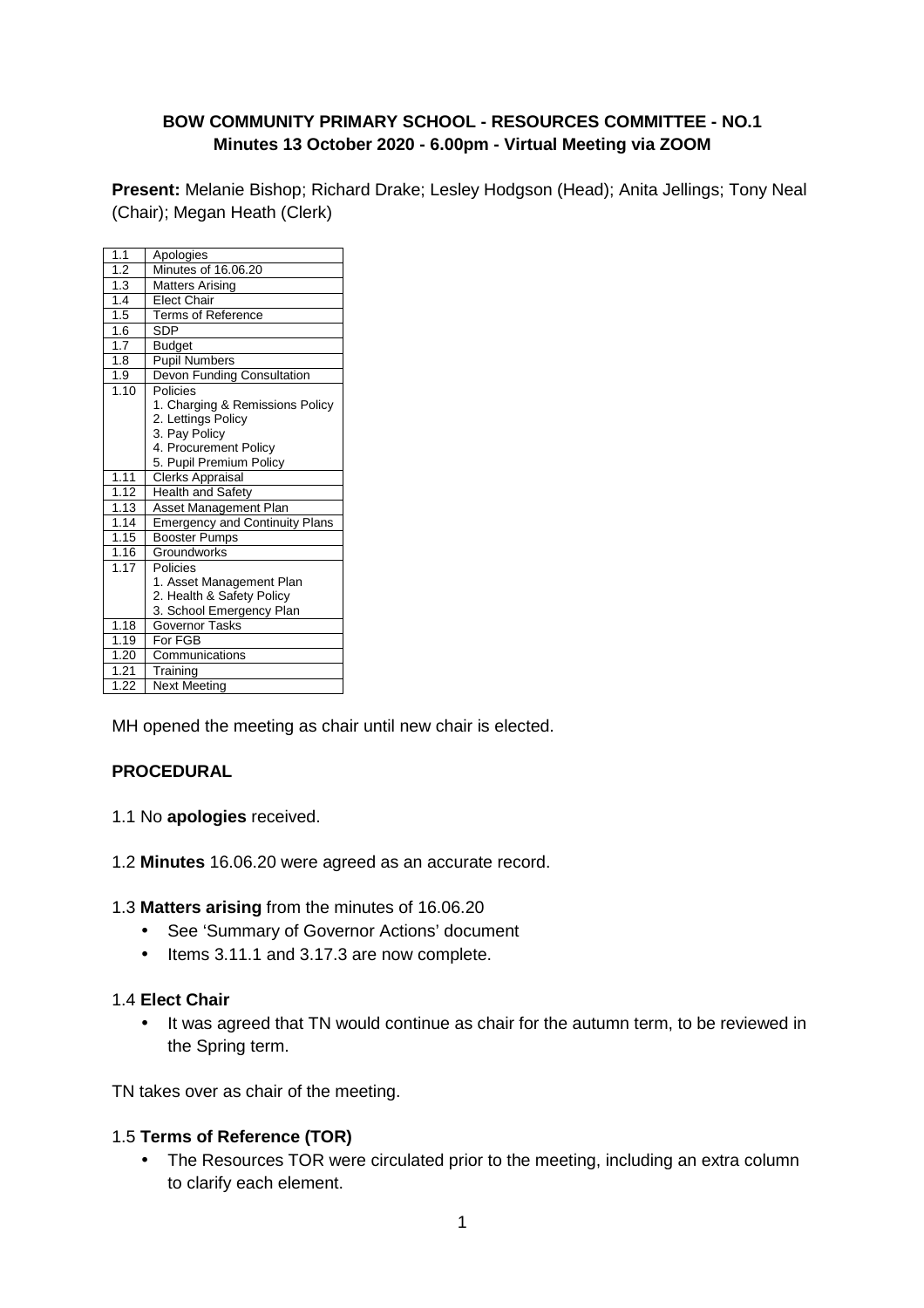• Proposed by MB. Seconded by RD. Agreed by ALL.

### 1.6 **SDP**

- The draft SDP was circulated prior to the meeting.
- The focus is to get through this year, with the staff in good mental health.
- The staff will support the pupils. Therefore it is important to support the staff, in order for them to be able to achieve this effectively.
- Any potential supply teachers will not know the children and cannot therefore support them as effectively.
- The summary element of the SDP has not been updated yet, only the key priorities.
- Governors stated how the summary needs to be updated to correlate with the key priorities.
- All pupils have fallen at least a term behind.
- Literacy is the biggest area as this is difficult to learn at home.
- A mental health specialist was in school today, working with some classes. The school was praised in its approach.
- Pupils are given sensory breaks when needed.
- The aim is to close the gaps, however, not at the expense of the teachers mental health and wellbeing, as this will pose further difficulties for the children.
- Currently, it is predicted that 11 out of 16 of the year 6s should pass this year.
- Governors asked if the school had considered reducing the number of classes due to pupil numbers dropping.
	- o LH explained how there are many children joining the school, as well as leaving.
	- $\circ$  It is estimated that there will be approximately 130 pupils by the end of the year.
	- o The predicted intake for this year was 15-16 pupils, the actual figure was 21.
	- o There are some vacant family homes within the village so it is anticipated that new pupils could soon move into the village.
	- o All the classes currently have over 20 pupils. Current figures are: Foxcubs 28 ; Otters 29; Hares 24; Badgers 25; Stags 27.
- Governors asked what the highlighting on page 8 means.
	- o LH explained how these are incomplete items from last year. There will not be time to adequately work on them this year due to the new COVID related mental health focus and catch-up.
- Governors asked if the school is confident that they have a solid baseline to work from.
	- o LH explained that data was gathered in September as part of the assessment process and teachers are now using this as their baseline to monitor progress across this year.
- Governors asked how they work out how much catch-up each pupils needs.
	- o LH explained how pupils meet different levels throughout the year. Ideally, in the autumn term a pupil in year 3 would be labelled as Y3E (emerging); in the spring Y3D (developing); and in the summer Y3S (secure). The teachers are using these attainment levels to work out where each pupil is, and to push them to achieve the appropriate level for that pupil, while considering potential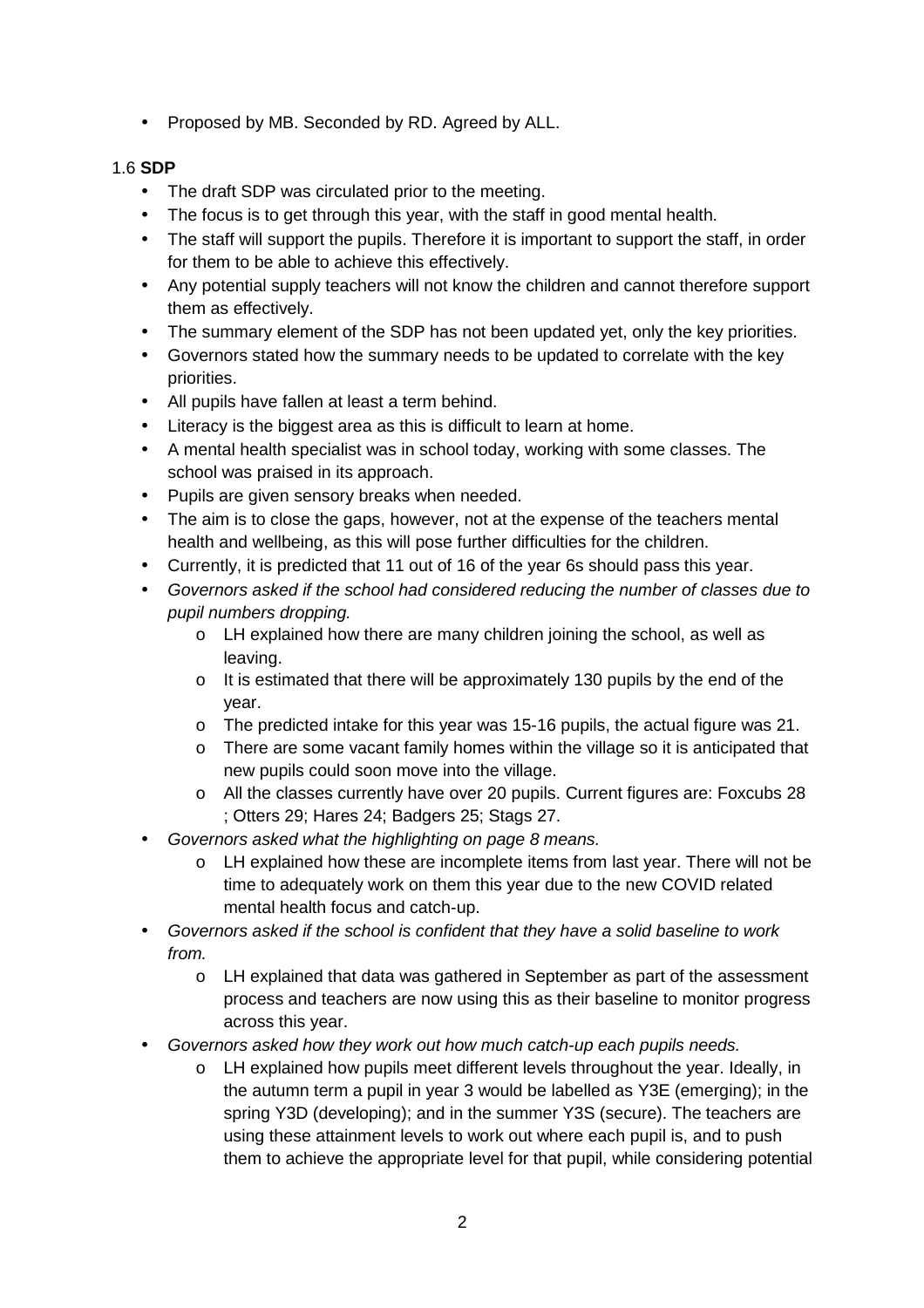mental health impact. They are also using previous data to determine rate of progress for individual pupils.

- Governors asked how the school is ensuring Reception is not being overlooked, while the rest of the school focus on catch up (following an observation referred to at the T&L Committee meeting about the seemingly unaffected mental health of the Reception year group).
	- o LH explained how the Reception year follow the Early Years Framework, which is different to the National Curriculum. Therefore they will not be overlooked as their work is tailored via the early years route.
- Governors asked if this difference in curriculum should be noted in the SDP.
	- o LH explained that it does not need to be, as EYFS has always accessed their own curriculum. Within the COVID restrictions they can still access many of their usual resources. And the year 1s within the class are taught out of class and worked with separately.
	- o Year 1s have less of a gap to plug than the rest of the school due to this difference in the early years curriculum and starting the national curriculum
- Governors asked if it is possible to both look after the mental health of the staff with the added pressure of the catch-up
	- o LH explained how there are many small things being done in order to support both of these things.
	- o For example, display boards around the school are not being updated as frequently as usual.
	- o Staff input is being used more frequently at staff meetings, and many nonessential items are being postponed.
- Governors asked when the SDP will be complete.
	- $\circ$  LH explained that it will hopefully be complete by the first week back after half term.
- This will be reviewed at FGB2.

## **ACTION: MH to add SDP to FGB2 agenda.**

## **FINANCE**

### 1.7 **Budget**

- In the budget reports, the capital budgets do not include this year's allocation.
- There has been a slight rise this year.
- The revenue budgets are slightly 'messy'. There is some over-spend and some under-spend.
- It is hard to predict this year's spend as there is a higher chance of staff illness.
- Concerns include oil costs (due to the need for windows to be open while the heating is on); and cleaning material costs (eg. hand soap, hand towels, etc.).
- A Free School Meal claim was submitted before the summer holidays to the DFE as part of the COVID costs.
- Staff need to be paid for the extra work they do in line with extra COVID cleaning.
- The 3-5 year forecast has been submitted and does not normally change. This will be updated by Susette after half-term at County's insistence.
- Governors asked if COVID funding is going to be available.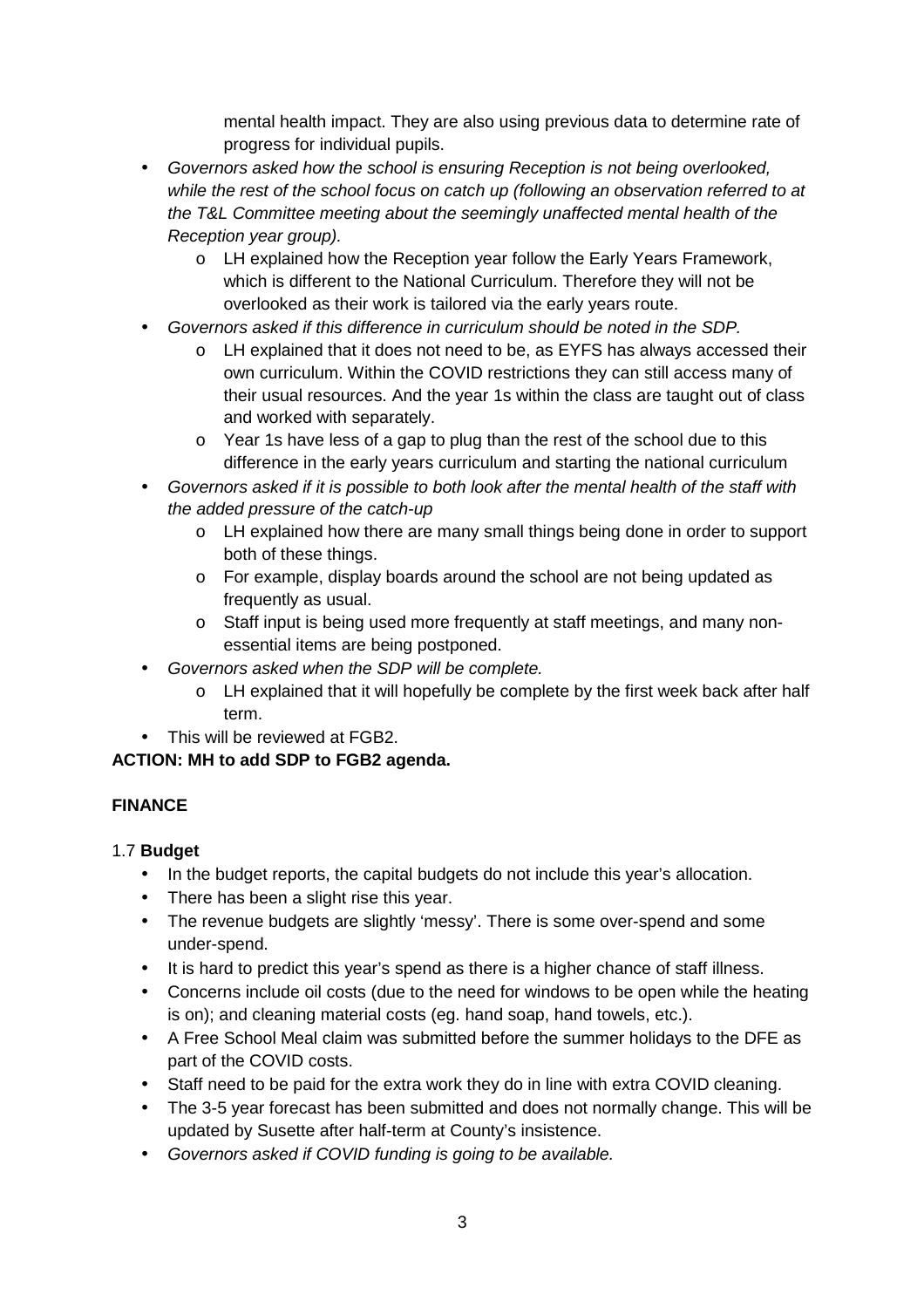- $\circ$  LH explained that if there is it is hoped that it will be more comprehensive than before. The last round of funding only covered staffing costs. The cleaning materials are currently costing more.
- Governors asked if a record of COVID costs is being kept.
	- o LH explained that it is not, however it will be easy to pull out the costs from the records for spending on cleaning materials and extra hours.

## 1.8 **Pupil Numbers**

- The current future pupil numbers, from Bow Bears, are: 13 for 2021; 12 for 2022.
- We will not know next year's numbers until Easter. Applications are open until the end of January.
- The assumed number was 15, when calculating the budget.

# 1.9 **Devon Funding Consultation**

- TN attended the Devon Funding Consultation virtually.
- County makes proposals which are voted on by schools. The results are then taken to forums where the decisions are finalised.
- The funding formula has been a 'soft formula' for the past 3 years. The government have stated they will produce a 'hard formula' next year.
- There is an extra £0.5bn main block funding nationally.
- Teacher pensions and pay increases have been covered.
- The minimum funding level is £4180 per pupil.
- There is a forecast £22m deficit in SEND this year. Devon is an outlying area in SEND figures. An investigation into the high levels of SEND did not produce any conclusive results.
- They proposed redistributing 5% of funding from the main funding block, to SEND.
	- o Governors stated how it seemed hard to see how this is would make a difference.
	- o Governors agreed that the main block funding should remain as it is.
- Items such as sick pay, licences and free school meals are the schools responsibility, and this gets delegated back to the Local Authority.
	- o Governors agreed to vote for no change to this.
- The funding for Devon Association of Governance and Headteacher Support is centrally funded.
	- o Governor agreed to vote for no change.
- Governors agreed to TN submitting the votes as agreed above.

# 1.10 **Policies**

## 1.10.1 **Charging & Remissions Policy;** 1.10.2 **Lettings Policy;** 1.10.4 **Procurement Policy;**  1.10.5 **Pupil Premium Policy**

- There are no changes to any of the above policies.
- Governors asked if there is any content that is stopping us from being efficient.
	- o TN explained that there is not. The Charging & Remissions Policy is a model policy. The Lettings Policy is not currently used due to COVID restrictions.
- 4 policies above proposed by TN. Seconded by MB. Agreed by ALL.

## 1.10.3 **Pay Policy;**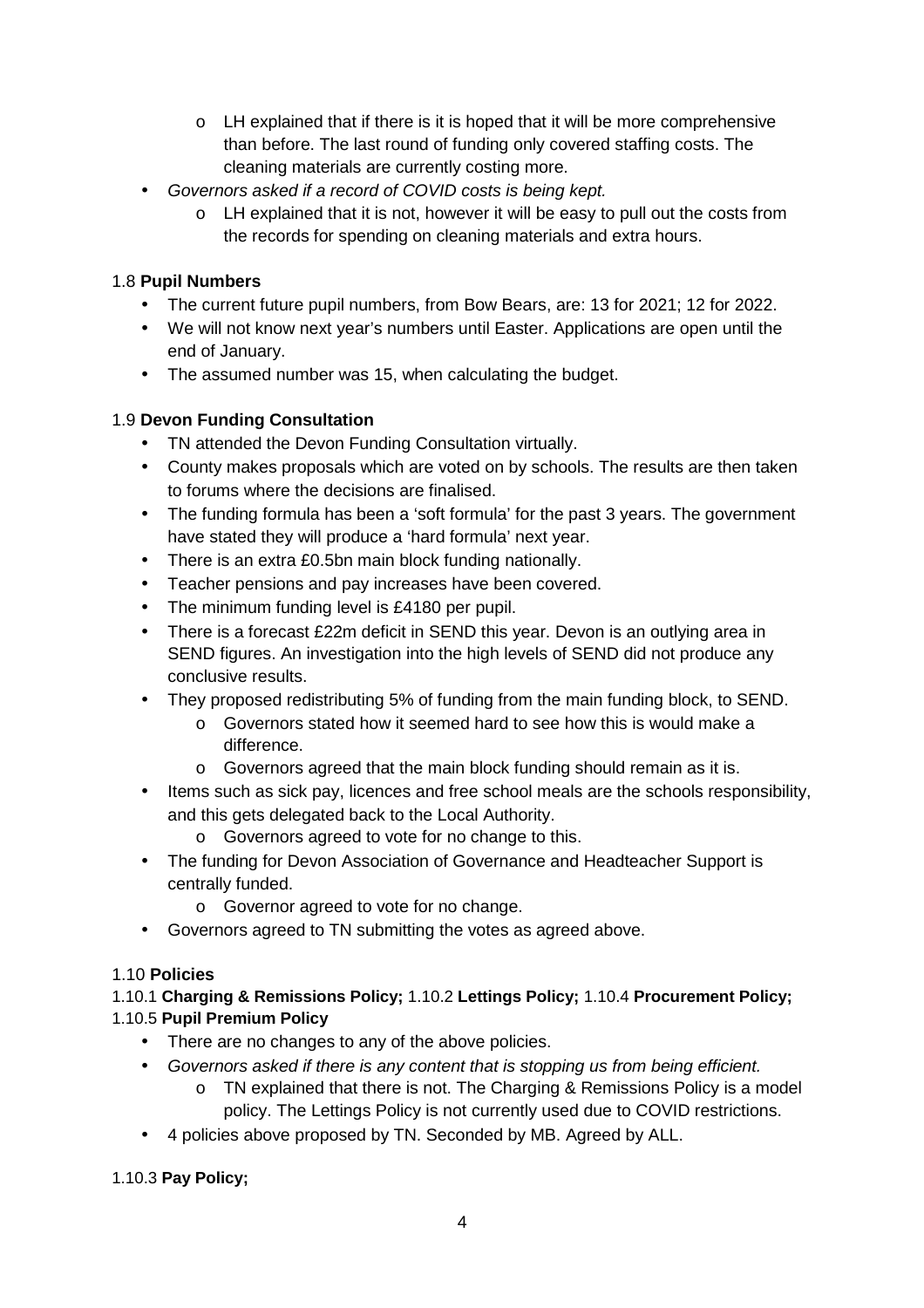- This was circulated yesterday.
- It is taken from a model and tailored to the setting.
- The changes are highlighted.
- Governors asked if LH arranges the pay for teachers and when governors get involved.
	- o Governors explained that LH only recommends teachers' pay, based on appraisal; it gets approved by the Pay and Performance Committee.
- Pay Policy to be recommended to FGB. Agreed by ALL.

### **PERSONNEL**

### 1.11 **Clerks Appraisal**

- This took place last December. It was proposed that this is kept to the same schedule.
- AJ will carry out the appraisal again, as she carried out the first one last year. EB will be invited to join, as this would be good for her ongoing development.

### **PREMISES**

### 1.12 **Health and Safety**

- Governors are aware of no health and safety concerns.
- RD has visited the school and completed an Asset Management walk with Susan Vile.
- The accident book has been reviewed.
- A recent tree inspection has highlighted a dead elder tree that needs removing. This will cost £6.17.
- PIPS Training is now overdue in many staff members. This cannot be done online due the physical practise element of the training.
- Governors asked if the overdue PIPS training is posing a risk.
	- o LH explained how there is a child causing daily difficulties. They often need to be physically moved and will throw chairs.
	- o Many staff do not need to use this training regularly. The training both practices and refreshes the skills for these.
	- o Some staff have been training more recently that others.
- Governors asked how other schools are doing PIP training.
	- $\circ$  LH explained how they will not be, due to the physical nature of the training.
	- o LH will contact the headteacher of Haywards to find out what how they are getting around this.
- Governors asked if the PIP training is all 'hands-on' or if there is a theory element.
	- o LH explained how the first part of the training goes into the reasons why children behave in this manner. The second part goes into safe holding and removal, with physical practise. The second part of the training is what staff really need.
- Governors asked if staff could talk through training to refresh their memories.
	- o LH explained how they can talk through the policy and study photos within.
	- o Governors agreed that this would be a better option than nothing.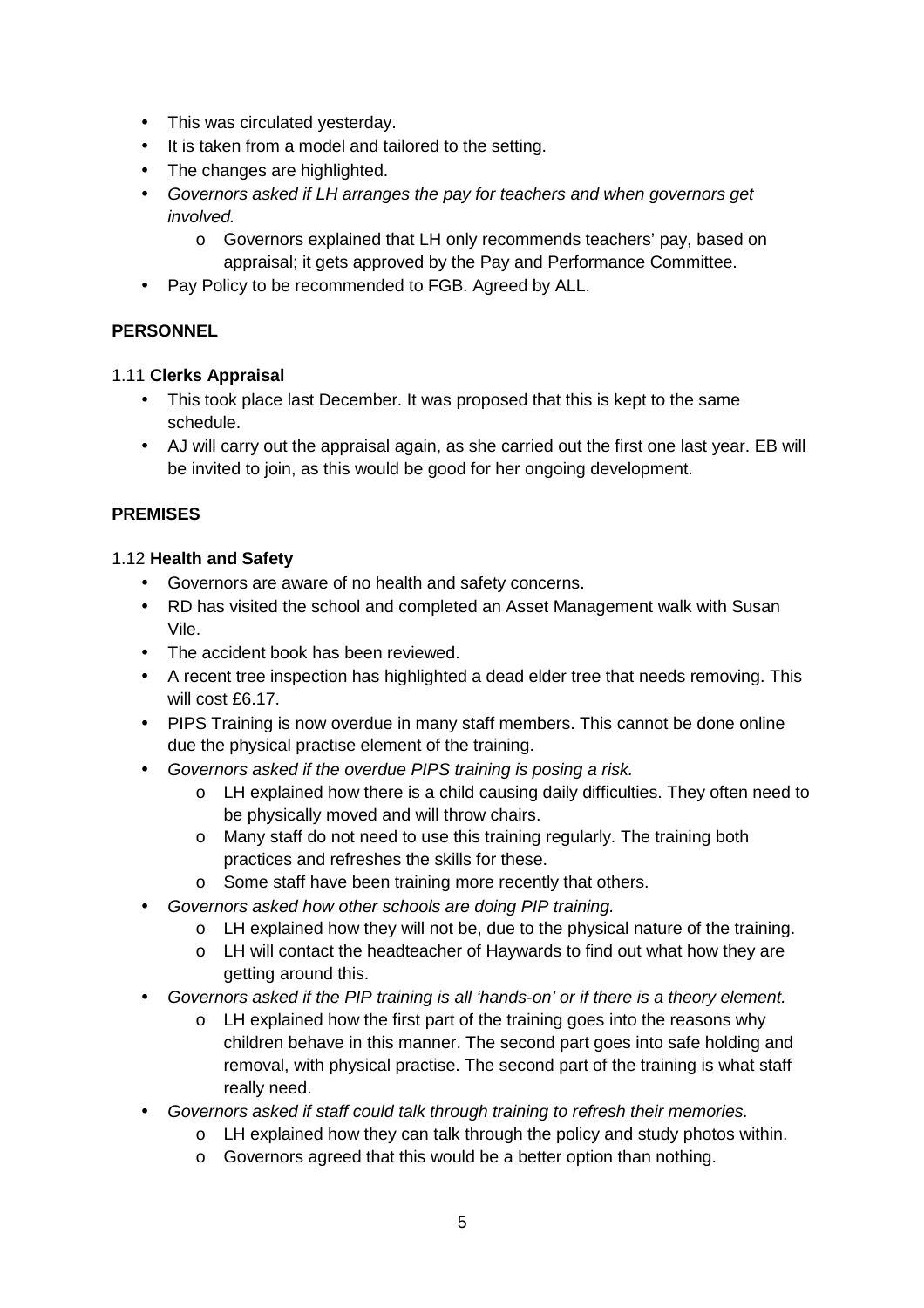o This will be reviewed at a staff meeting. Some staff may be willing to demonstrate, with the correct PPE equipment.

### **ACTION: LH to contact Haywards to find out how they are addressing a lack of PIP training.**

### 1.13 **Asset Management Plan**

- RD has carried out an asset management plan walk and gathered data. He has not yet written the report.
- The play equipment could do with refreshing, however this is currently off limits due to COVID.
- The replacement windows are up for tender. This cannot be carried out in October due to children not being able to be moved around the building. This will happening during the Easter break. Quotes are being collected for the replacement of the front and back doors at the same time.
- FOBS are looking to fund raise for specific items. The area under the metal climbing frame has been suggested. FOBS are very limited with fund raising methods due to COVID.
- Outside areas, including the woodland, garden and pond all need attention. Pre-COVID, parent help days were being looked into as an option to have work completed around the school on a voluntary basis. This is currently on hold. RD and EB are to work together on this, when restrictions allow.
- The groundsman will be clearing shrubbery around the garden to 3ft over half term.
- The fruit cage is not used, it will cost £2500 to remove.

## 1.14 **Emergency and Continuity Plans**

- Governors asked if these are up to date and does everyone who needs a copy have a copy.
	- o It is up to date but is due to be reviewed this term. The review process has started. The virtual school needs to be linked in.
- A Virtual School Policy is being created.

## **ACTION: Add Emergency and Continuity Plans to RES2 agenda.**

### 1.15 **Booster Pumps**

- The hot water was not working properly last year. It was checked during the summer term. The booster pumps both needed replacing. One was completely broken; the other was limping on, but would put strain on the new one if left unreplaced.
- This cost more than £6000, but was deemed an emergency repair.
- Governors asked where the money came from.
	- o LH explained that it came out of the repair budget.
- Governors asked if there is any warranty on the new pumps.
	- o It was stated that there should be a 12 month manufacturer warranty.
- When the boiler is replaced, the pumps should be able to be reused.
- The boiler was second hand when the school was built.

### **ACTION: LH to check booster pump warranty.**

### 1.16 **Groundworks**

• The groundworks were originally planned to be completed this year.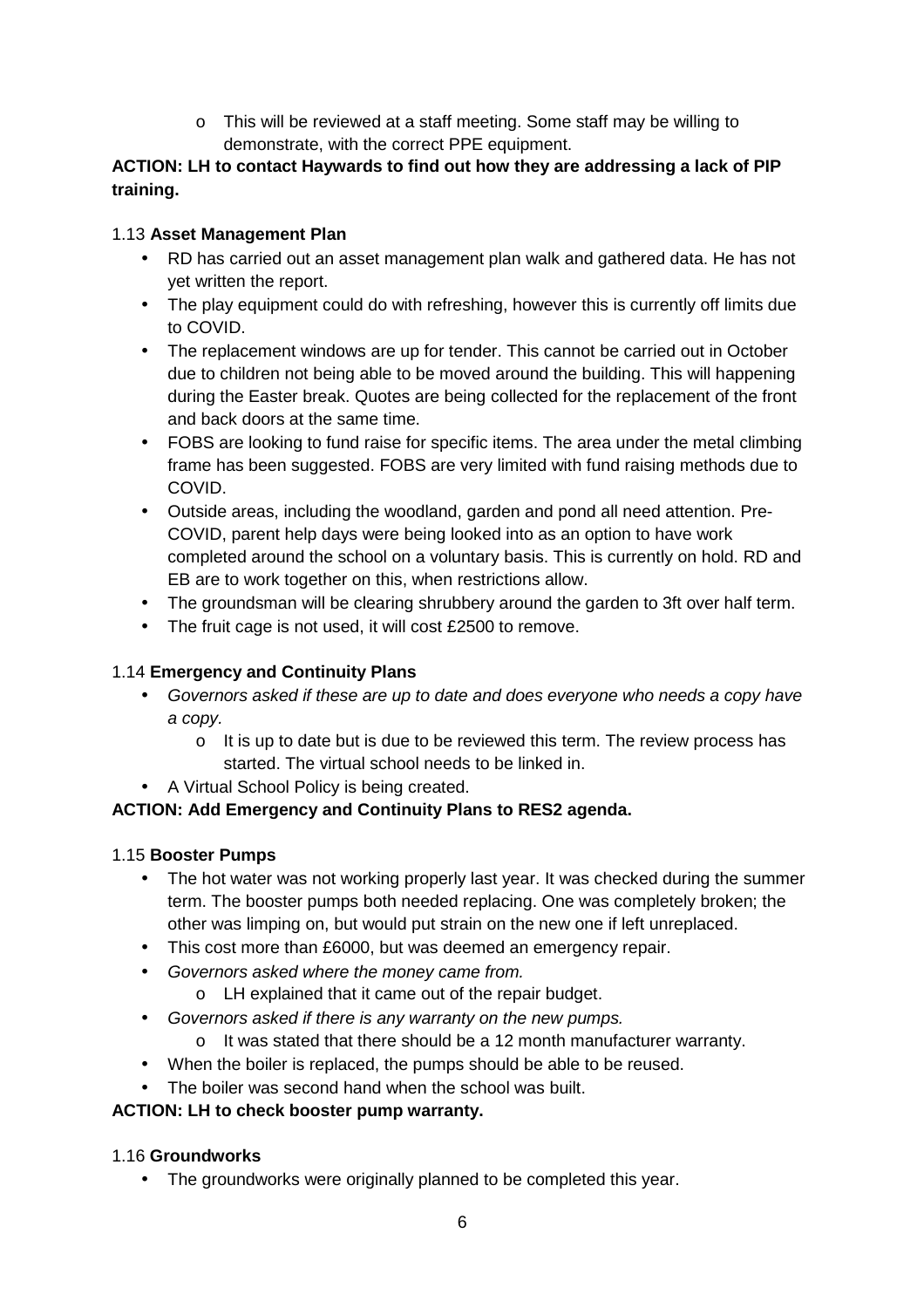- The company does not work over Christmas, it will be during Easter at the earliest.
- The money needs to be ring-fenced from last year to pay him this year.
- Governors asked if this can go through as carry forward.
	- o LH explained that she would like to keep it separate so it does not get lost.
- Governors asked if they had a quote or an estimate.
	- o LH explained that they had quotes due to the substantial works required.
- Governors asked if he could go over budget.
	- o LH explained that he should not. He has been used by the school before and is reliable.
- This needs to be agreed by FGB.

### **ACTION: MH to add approval of groundworks to FGB2 agenda.**

### 1.17 **Policies**

1.17.1 **Asset Management Plan;** 1.17.2 **Health & Safety Policy;** 1.17.3 **School Emergency Plan**

• All above carried forward.

**ACTION: MH to add above policies to RES2 agenda.** 

## **GOVERNANCE**

### 1.18 **Governor Tasks**

- Governor tasks are usually worked to the SDP. Due to COVID this is not appropriate. Governor focus is to support the school.
- RD to continue with health and safety and asset management plan.
- TN to continue with pupil premium report; finance consultation; finance audit.
- MB to meet with LH regarding staff welfare (to report to FGB3); staff appraisals.

### **ACTION: MH to add staff welfare report from MB to FGB3 agenda.**

### 1.19 **For FGB**

- To note TN is chair for Autumn term and TOR agreed.
- Budgets were reviewed.
- Pay Policy needs agreeing.
- The groundworks and ring-fenced money for MUGA.
- Governor tasks.

### 1.20 **Communications**

- FOBS have a potential safeguarding issue, reported to T&L1, regarding their Facebook group. They are concerned that they are getting membership requests from people not connected to the school.
- It was noted that governors can only advise FOBS, as they are a separate organisation.
- It was suggested that FOBS communicate with the Data Protection Officer (DPO), who could offer advice.
- They could be ask potential members to explain their connection before membership is approved.
- They could contact the school admins to check for connection. This would be a last resort as the admins are very busy.